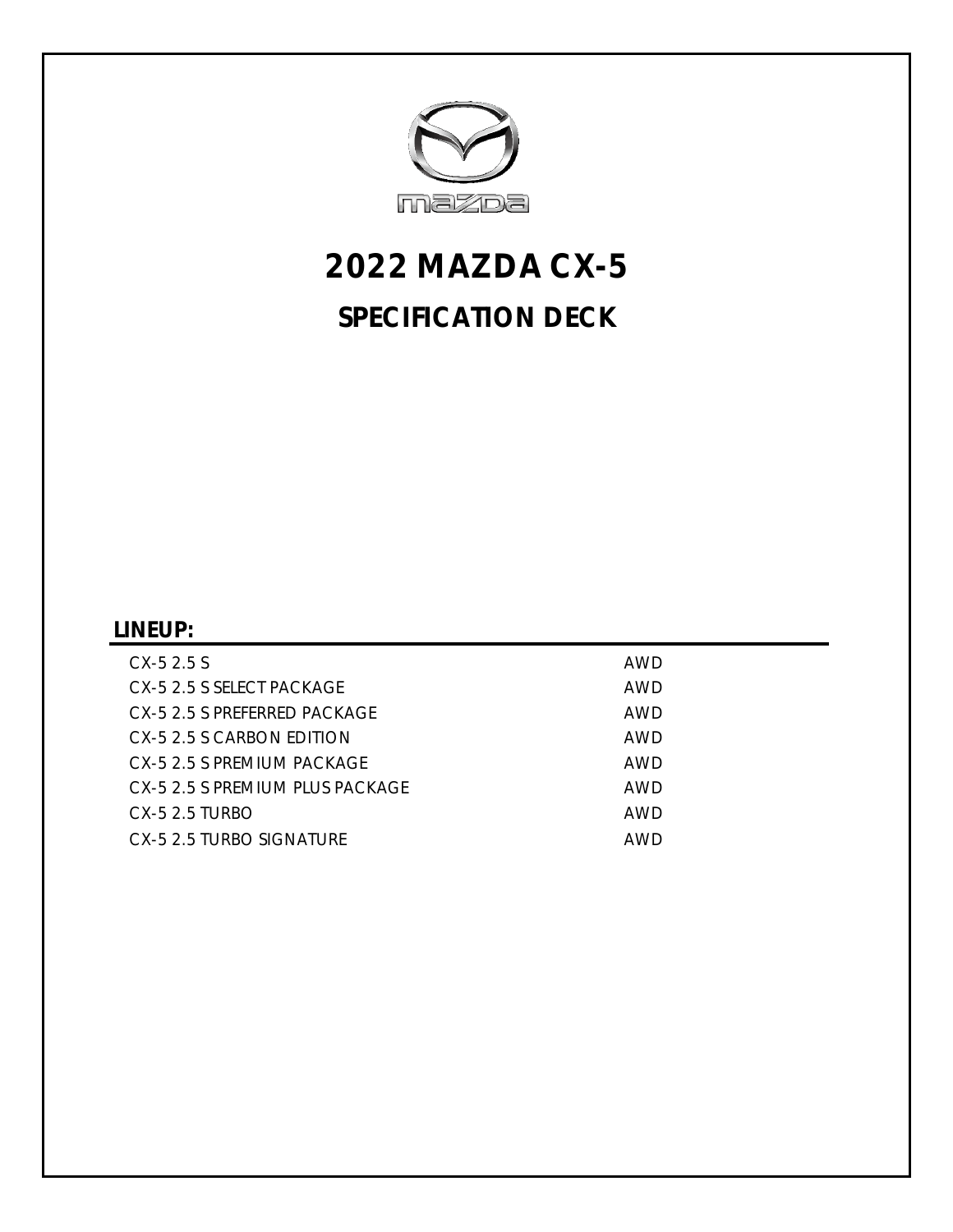| 2022 MAZDA CX-5                                                                                                                                                                                                                                                                                                                                                                                                                                                                                                                                                                                                                                                                                                                                                                                                                                                                                                                                                                                                                                                                                                                                                                                                                                                     |                                                                                                                                                                                                                                                                                                                                                                                                                                                                                                                     |                                                                                                                                                                                                            |                                                                                                                                                                                |                                                                                                                                                                                                                                                  |                                                                                                                                                                                                                                                   |                                                                                                                                                                                                                                                                                                                                  |                                                                                                                                                                                                                                                                                                                                                                                                                                                                                                                                                                                                                                                                                                                                                                                                                                                          |  |  |  |
|---------------------------------------------------------------------------------------------------------------------------------------------------------------------------------------------------------------------------------------------------------------------------------------------------------------------------------------------------------------------------------------------------------------------------------------------------------------------------------------------------------------------------------------------------------------------------------------------------------------------------------------------------------------------------------------------------------------------------------------------------------------------------------------------------------------------------------------------------------------------------------------------------------------------------------------------------------------------------------------------------------------------------------------------------------------------------------------------------------------------------------------------------------------------------------------------------------------------------------------------------------------------|---------------------------------------------------------------------------------------------------------------------------------------------------------------------------------------------------------------------------------------------------------------------------------------------------------------------------------------------------------------------------------------------------------------------------------------------------------------------------------------------------------------------|------------------------------------------------------------------------------------------------------------------------------------------------------------------------------------------------------------|--------------------------------------------------------------------------------------------------------------------------------------------------------------------------------|--------------------------------------------------------------------------------------------------------------------------------------------------------------------------------------------------------------------------------------------------|---------------------------------------------------------------------------------------------------------------------------------------------------------------------------------------------------------------------------------------------------|----------------------------------------------------------------------------------------------------------------------------------------------------------------------------------------------------------------------------------------------------------------------------------------------------------------------------------|----------------------------------------------------------------------------------------------------------------------------------------------------------------------------------------------------------------------------------------------------------------------------------------------------------------------------------------------------------------------------------------------------------------------------------------------------------------------------------------------------------------------------------------------------------------------------------------------------------------------------------------------------------------------------------------------------------------------------------------------------------------------------------------------------------------------------------------------------------|--|--|--|
|                                                                                                                                                                                                                                                                                                                                                                                                                                                                                                                                                                                                                                                                                                                                                                                                                                                                                                                                                                                                                                                                                                                                                                                                                                                                     |                                                                                                                                                                                                                                                                                                                                                                                                                                                                                                                     |                                                                                                                                                                                                            | PRODUCT SUMMARY<br>The lineup consists of 2.5 S, 2.5 S SELECT, 2.5 S PREFERRED, 2.5 SCARBON EDITION, 2.5 S PREMIUM, 2.5 S PREMIUM PLUS, 2.5 TURBO, 2.5 TURBO SIGNATURE models. |                                                                                                                                                                                                                                                  |                                                                                                                                                                                                                                                   |                                                                                                                                                                                                                                                                                                                                  |                                                                                                                                                                                                                                                                                                                                                                                                                                                                                                                                                                                                                                                                                                                                                                                                                                                          |  |  |  |
|                                                                                                                                                                                                                                                                                                                                                                                                                                                                                                                                                                                                                                                                                                                                                                                                                                                                                                                                                                                                                                                                                                                                                                                                                                                                     |                                                                                                                                                                                                                                                                                                                                                                                                                                                                                                                     |                                                                                                                                                                                                            | The following equipment is standard as indicated. Each series includes the standard equipment of the previous series, except where additions or exceptions are noted.          |                                                                                                                                                                                                                                                  |                                                                                                                                                                                                                                                   |                                                                                                                                                                                                                                                                                                                                  |                                                                                                                                                                                                                                                                                                                                                                                                                                                                                                                                                                                                                                                                                                                                                                                                                                                          |  |  |  |
| 2.5 S                                                                                                                                                                                                                                                                                                                                                                                                                                                                                                                                                                                                                                                                                                                                                                                                                                                                                                                                                                                                                                                                                                                                                                                                                                                               | 2.5 S SELECT PACKAGE                                                                                                                                                                                                                                                                                                                                                                                                                                                                                                | 2.5 S PREFERRED PACKAGE                                                                                                                                                                                    | 2.5 S CARBON EDITION                                                                                                                                                           | 2.5 S PREMIUM PACKAGE                                                                                                                                                                                                                            | 2.5 S PREMIUM PLUS PACKAGE                                                                                                                                                                                                                        | 2.5 TURBO                                                                                                                                                                                                                                                                                                                        | 2.5 TURBO SIGNATURE                                                                                                                                                                                                                                                                                                                                                                                                                                                                                                                                                                                                                                                                                                                                                                                                                                      |  |  |  |
| <b>FUNCTIONAL / POWERTRAIN</b><br>• SKYACTIV-G® 2.5 4-cylinder engine<br>with cylinder deactivation (CDA)<br>$\bullet$ 187 hp<br>• 186 lb-ft torque<br>• SKYACTIV-Drive 6-speed automatic with<br>manual shift mode and sport mode<br>• i-ACTIV All-Wheel Drive<br>• ABS with EBD<br>• Dynamic Stability Control (DSC)<br>• Traction Control System (TCS)<br>• Hill Launch Assist<br>• G-Vectoring Control Plus                                                                                                                                                                                                                                                                                                                                                                                                                                                                                                                                                                                                                                                                                                                                                                                                                                                     | (In addition to 2.5 S features)<br><b>FUNCTIONAL / POWERTRAIN</b>                                                                                                                                                                                                                                                                                                                                                                                                                                                   | (In addition to SELECT PKG features)<br><b>FUNCTIONAL / POWERTRAIN</b>                                                                                                                                     | (In addition to PREFERRED PKG features)<br><b>FUNCTIONAL / POWERTRAIN</b>                                                                                                      | (In addition to PREFERRED PKG features)<br><b>FUNCTIONAL / POWERTRAIN</b><br>• Off-road Mode Switch                                                                                                                                              | In addition to PREMIUM PKG features)<br>UNCTIONAL / POWERTRAIN                                                                                                                                                                                    | In addition to PREMIUM PLUS PKG features)<br>UNCTIONAL / POWERTRAIN<br>• SKYACTIV-G® 2.5 Dynamic Pressure Turbo<br>• 227 HP (with 87 octane gasoline)<br>• 256 HP (with 93 octane gasoline)<br>• 310 lb-ft torque (with 87 octane gasoline)<br>• 320 lb-ft torque (with 93 octane gasoline)<br>• Engine Harmonics Enhancer (EHE) | In addition to or replaces 2.5T TURBO features)<br>UNCTIONAL / POWERTRAIN                                                                                                                                                                                                                                                                                                                                                                                                                                                                                                                                                                                                                                                                                                                                                                                |  |  |  |
| <b>EXTERIOR</b><br>• 17-inch alloy wheels<br>(Gray Metallic)<br>• 225/65 R17 Tires<br>• Center High-mount brake light<br>• Daytime Running Lights (DRL)<br>• Body-colored power side mirrors<br>with LED turn signal indicators<br>• Dual exhaust outlets with bright finish<br>• LED headlights<br>• LED license plate lamp<br>• Rear roof spoiler<br>• Variable-intermittent windshield wipers<br>• Intermittent rear wiper/washer<br>• Roof-mounted shark fin antenna<br>• Automatic on/off headlights<br>• Automatic rain-sensing variable-intermittent<br>windshield wipers<br>• High Beam Control (HBC)                                                                                                                                                                                                                                                                                                                                                                                                                                                                                                                                                                                                                                                       | <b>EXTERIOR</b><br>• Auto-Leveling Headlights<br>• Rear privacy glass                                                                                                                                                                                                                                                                                                                                                                                                                                               | exterior<br>• Power sliding-glass moonroof<br>w/interior sunshade<br>Rear Power Liftgate with programmable<br>height adjustment                                                                            | <b>EXTERIOR</b><br>• 19-inch aluminum alloy wheels<br>with Black Metallic Finish<br>• P225/55 R19 Tires<br>• Black side mirror caps<br>• Black painted front Signature Wing    | <b>XTERIOR</b><br>• 19-inch aluminum alloy wheels<br>with Black Metallic Finish with Machine Cut<br>Adaptive Front-lighting System (AFS)<br>· Dual heated exterior mirrors<br>• LED Daytime Running Lights (DRL)<br>• LED combination taillights | <b>KTERIOR</b><br>• Windshield wiper de-icer<br>• Automatic power folding side mirrors                                                                                                                                                            | <b>XTERIOR</b><br>• Gloss Black Grille<br>• Black Signature Wing<br>• Gloss Black Lower Bumper<br>. 19-inch aluminum alloy wheels<br>with Black Metallic Finish<br>• Gloss Black Rocker Molding<br>• Gloss Black Wheel Arch<br>• Black side mirror caps<br>• Turbo Badge                                                         | <b>KTERIOR</b><br>• Bright Grille<br>Bright Signature Wing<br><b>Body Colored Lower Bumper</b><br>. 19-inch aluminum alloy wheels<br>with Bright Silver finish<br><b>Body Colored Rocker Molding</b><br><b>Body Colored Wheel Arch</b><br>· Signature trim badge                                                                                                                                                                                                                                                                                                                                                                                                                                                                                                                                                                                         |  |  |  |
| <b>INTERIOR</b><br>• 6-way manual driver's seat (Cloth)<br>· 4-way manual adjustable<br>passenger seat<br>$\bullet$ 2nd row seats (40/20/40)<br>• 4-speaker sound system<br>. 10.25" full-color center display (without touch screen)<br>• Air Conditioning with pollen filter<br>• AM / FM stereo / HD radio w/ 4-speakers<br>● Android Auto <sup>™</sup> / Apple CarPlay™ integration<br>• Bluetooth hands free phone & audio<br>• Carpet floor mats<br>• Cruise control with steering wheel-mounted controls<br>• Cylinder Deactivation System display (2.5L non-turbo only)<br>• Dual covered visor vanity mirrors<br>• Electronic parking brake<br>• Front seat center armrest with covered storage<br>• Leather-wrapped gear selector<br>• Leather-wrapped steering wheel<br>• MAZDA CONNECT <sup>™</sup> infotainment system<br>• MAZDA Connected Services<br>• Multi-function Commander control<br>• Overhead console with sunglass holder<br>• Power door locks<br>• Power windows w/one-touch<br>auto up/down (4)<br>• Push button start<br>• Remote keyless entry system<br>• Steering-wheel-mounted controls<br>(audio, Bluetooth®, cruise)<br>• Tilt & telescopic steering column<br>• Rearview camera<br>• Rear seat recline<br>• USB Inputs, 2 front | nterior<br>• 6-way power adjustable driver's seat<br>• 6-way manual adjustable passenger seat<br>• 6-speaker sound system<br>• Dual-zone automatic<br>climate control with pollen filter<br>• Dual covered illuminated visor vanity mirrors<br>• Heated driver and front passenger seats<br>with 3 level adjustments<br>• Leatherette seats w/Lux Suede inserts<br>· Manual lumbar support<br>• Mazda Advanced Keyless Entry<br>• Rear air conditioning vents<br>• Rear seat center armrest<br>• Rear USB ports (2) | nterior<br>• Auto-dimming rearview mirrors w/Homelink<br>• Leather-trimmed seats<br>• 8-way power adjustable driver's seat<br>• 6-way power adjustable passenger seat<br>• 2-position memory driver's seat | <b>INTERIOR</b><br>• Black IP & door trim decoration panel<br>• Leather-wrapped steering wheel with red stitching<br>• Leather-wrapped gear selector with red stitching        | <b>NTERIOR</b><br>. Bose® 10-speaker audio sound system with<br>Centerpoint®2 and AudioPilot®2<br>• 7 inch LCD multi-information meter display<br>Paddle Shifters<br>SiriusXM® satellite radio w/ 3-month<br>trial subscription (n/a AK & HI)    | jterior<br>• Active Driving Display (full-color, windshield type)<br>*Available Traffic Sign Recognition with accessory<br>option Mazda Navigation System (SD Card)<br>• Ventilated front seats<br>• Heated rear seats<br>• Heated steering wheel | <b>ITERIOR</b><br>• Wireless Phone Charger<br>· Black IP & door trim w/red decoration stitching<br>• Leather-wrapped steering wheel with red stitching<br>• Leather-wrapped gear selector with red stitching                                                                                                                     | <b>JTERIOR</b><br>• Front & Rear foot illumination with<br>ambient lighting<br>Black color headliner<br>Caturra Brown Nappa Leather-trimmed seats<br>Auto-dimming rearview frameless mirror<br>w/Homelink®<br>Genuine layered wood trim<br>LED cargo room lamp<br>• LED glove box illumination<br>LED illuminated visor vanity mirror<br>Interior trim with Bright Silver finish<br>(Glovebox knob, Door switch panel and<br>Power seat switch)<br>Unique overhead console with LED<br>room lamp and down light<br>Unique steering wheel<br>• Mazda Navigation System<br>Active Driving Display (windshield type) with<br>Traffic Sign Recognition (TSR)<br>SiriusXM® 3 Yr Traffic & Travel Link Subscription<br>Current information for:<br>- Traffic<br>- Weather<br>- Sports scores<br>- Fuel prices<br>- Nearby parking or parking<br>by destination |  |  |  |
| SAFETY<br>• Blind Spot Monitoring<br>• Rear Cross Traffic Alert<br>• Advanced dual front air bags with seat belt-use (SRS)<br>• Front side-impact air bags and side impact air<br>curtains (front and rear) with roll-over protection<br>• 3-point safety-belts for all seat positions<br>• LATCH rear seat child safety seat anchors & upper<br>tether anchors<br>• Tire Pressure Monitoring System (TPMS)<br>• Advanced Smart City Brake Support<br>with pedestrian detection (includes nighttime<br>pedestrian detection)<br>• Lane Departure Warning System (LDWS)<br>• Lane Keep Assist (LKA)<br>· Mazda Radar Cruise Control<br>with Stop & Go<br>• Smart Brake Support (SBS)                                                                                                                                                                                                                                                                                                                                                                                                                                                                                                                                                                                 | SAFETY                                                                                                                                                                                                                                                                                                                                                                                                                                                                                                              | SAFETY                                                                                                                                                                                                     | SAFETY<br>Product Changes and Features Availability                                                                                                                            | SAFETY                                                                                                                                                                                                                                           | SAFETY                                                                                                                                                                                                                                            | SAFETY                                                                                                                                                                                                                                                                                                                           | SAFETY<br>• 360° view monitor<br>• Front parking sensor<br>· Rear parking sensor<br>• Driver attention alert<br>• Rear smart city brake support<br>• Traffic Jam Assist                                                                                                                                                                                                                                                                                                                                                                                                                                                                                                                                                                                                                                                                                  |  |  |  |
|                                                                                                                                                                                                                                                                                                                                                                                                                                                                                                                                                                                                                                                                                                                                                                                                                                                                                                                                                                                                                                                                                                                                                                                                                                                                     |                                                                                                                                                                                                                                                                                                                                                                                                                                                                                                                     |                                                                                                                                                                                                            | Features, options and package content subject to change.                                                                                                                       |                                                                                                                                                                                                                                                  |                                                                                                                                                                                                                                                   |                                                                                                                                                                                                                                                                                                                                  |                                                                                                                                                                                                                                                                                                                                                                                                                                                                                                                                                                                                                                                                                                                                                                                                                                                          |  |  |  |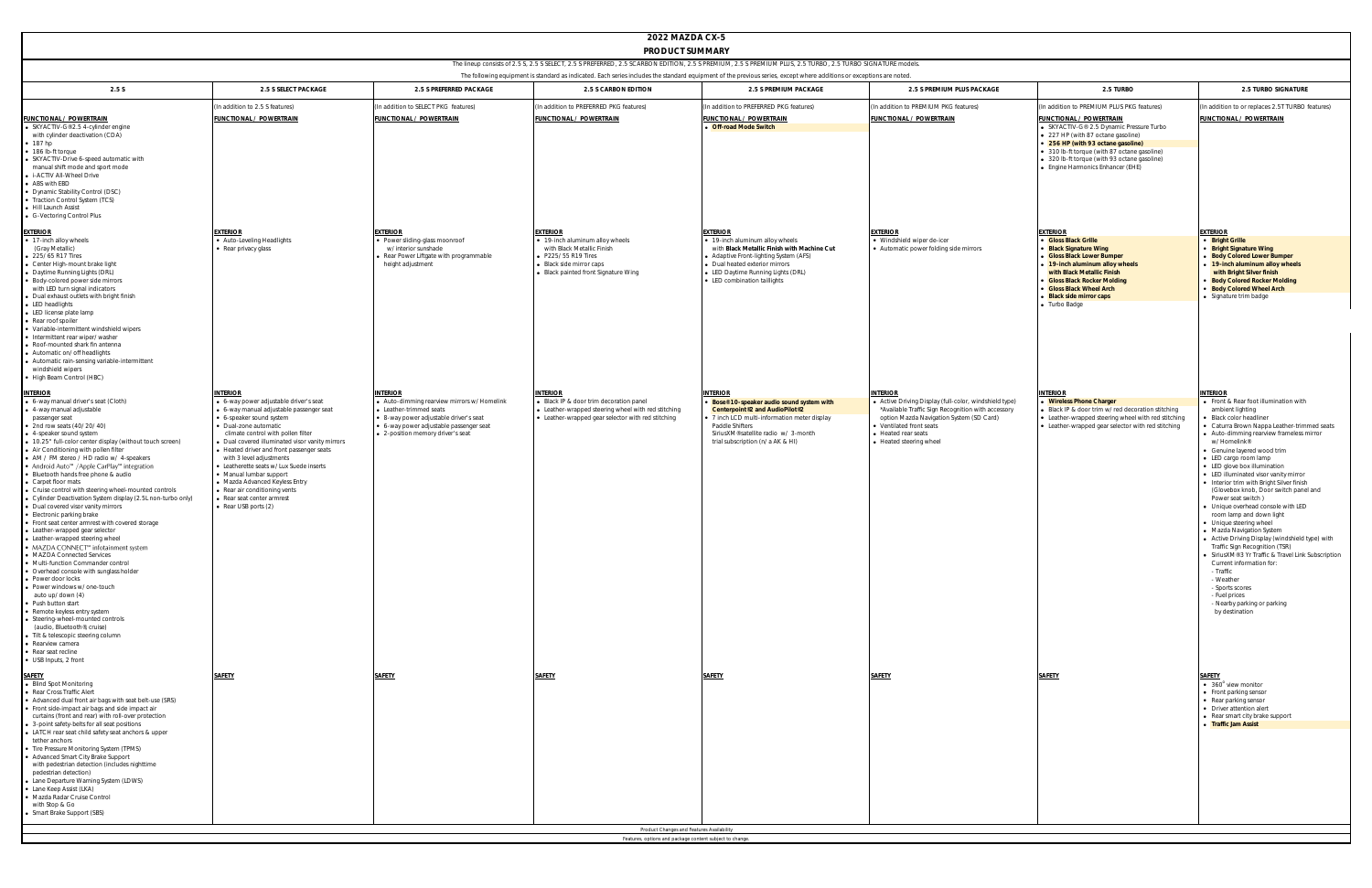| 2022 MAZDA CX-5                                                                                                                                                  |                                 |                                 |                          |                                 |                                 |                                 |            |                          |
|------------------------------------------------------------------------------------------------------------------------------------------------------------------|---------------------------------|---------------------------------|--------------------------|---------------------------------|---------------------------------|---------------------------------|------------|--------------------------|
| <b>EQUIPMENT &amp; FEATURES</b>                                                                                                                                  |                                 |                                 |                          |                                 |                                 |                                 |            |                          |
|                                                                                                                                                                  | 2.5S                            | SELECT<br>PACKAGE               | PREFERRED<br>PACKAGE     | CARBON<br><b>EDITION</b>        | PREMIUM<br>PACKAGE              | PREMIUM<br>PLUS<br>PACKAGE      | 2.5T       | 2.5T<br>SIGNATURE        |
| <b>ENGINE &amp; MECHANICAL</b>                                                                                                                                   |                                 |                                 |                          |                                 |                                 |                                 |            |                          |
| SKYACTIV-G® 2.5 DOHC 16-valve 4-cylinder engine with cylinder deactivation                                                                                       | Std                             | Std                             | Std                      | Std                             | Std                             | Std                             |            |                          |
| SKYACTIV-G® 2.5 Dynamic Pressure Turbo engine                                                                                                                    | $\omega$                        | $\sim$                          | ÷,                       | L.                              |                                 | $\sim$                          | Std        | Std                      |
| SKYACTIV <sup>®</sup> -Drive 6-Speed AT with manual-shift mode and Sport mode                                                                                    | Std                             | Std                             | Std                      | Std                             | Std                             | Std                             | Std        | Std                      |
| Front Wheel Drive                                                                                                                                                | Std                             | Std                             | Std                      | Std                             | Std                             | Std                             |            |                          |
| -ACTIV AWD All-Wheel Drive                                                                                                                                       | Std                             | Std<br>Std                      | Std<br>Std               | Std                             | Std                             | Std<br>Std                      | Std<br>Std | Std<br>Std               |
| Anti-lock Brake System (ABS) with Electronic Brakeforce Distribution (EBD) and Brake Assist<br>Dynamic Stability Control (DSC) and Traction Control System (TCS) | Std<br>Std                      | Std                             | Std                      | Std<br>Std                      | Std<br>Std                      | Std                             | Std        | Std                      |
| Electronic Parking Brake (EPB)                                                                                                                                   | Std                             | Std                             | Std                      | Std                             | Std                             | Std                             | Std        | Std                      |
| Hill Launch Assist                                                                                                                                               | Std                             | Std                             | Std                      | Std                             | Std                             | Std                             | Std        | Std                      |
| Independent front MacPherson strut suspension with stabilizer bar                                                                                                | Std                             | Std                             | Std                      | Std                             | Std                             | Std                             | Std        | Std                      |
| Independent rear multi-link suspension with stabilizer bar                                                                                                       | Std                             | Std                             | Std                      | Std                             | Std                             | Std                             | Std        | Std                      |
| Off-road mode switch                                                                                                                                             | $\omega$                        | $\sim$                          | L.                       | ä,                              | Std                             | Std                             | Std        | Std                      |
| Power-assisted rack-and-pinion steering with engine-speed-sensing variable assist                                                                                | Std                             | Std                             | Std                      | Std                             | Std                             | Std                             | Std        | Std                      |
| Power-assisted ventilated front disc brakes and rear solid disc brakes                                                                                           | Std                             | Std                             | Std                      | Std                             | Std                             | Std                             | Std        | Std                      |
| SKYACTIV-VEHICLE DYNAMICS: G-Vectoring Control Plus (GVC Plus)                                                                                                   | Std                             | Std                             | Std                      | Std                             | Std                             | Std                             | Std        | Std                      |
| TIRES AND WHEELS                                                                                                                                                 |                                 |                                 |                          |                                 |                                 |                                 |            |                          |
| 17 x 7J inch aluminum alloy wheels with Gray Metallic finish                                                                                                     | Std                             | Std                             | Std                      |                                 |                                 |                                 |            |                          |
| 19 x 7J inch aluminum alloy wheels                                                                                                                               |                                 |                                 |                          |                                 |                                 |                                 |            |                          |
| - with Black Metallic Finish with Machine Cut                                                                                                                    |                                 |                                 |                          |                                 | Std                             | Std                             |            |                          |
| - with Black Metallic Finish                                                                                                                                     |                                 |                                 |                          | Std                             |                                 |                                 | Std        |                          |
| - with Bright Silver Finish                                                                                                                                      |                                 |                                 |                          |                                 |                                 |                                 |            | Std                      |
| P225/65 R17 all-season tires                                                                                                                                     | Std                             | Std                             | Std                      | $\overline{\phantom{a}}$        | $\sim$                          | $\sim$                          |            | $\overline{\phantom{a}}$ |
| P225/55 R19 all-season tires                                                                                                                                     |                                 |                                 |                          | Std                             | Std                             | Std                             | Std        | Std                      |
| T145/90D16 temporary spare tire                                                                                                                                  | Std                             | Std                             | Std                      | Std                             | Std                             | Std                             | Std        | Std                      |
| <b>EXTERIOR FEATURES</b>                                                                                                                                         |                                 |                                 |                          |                                 |                                 |                                 |            |                          |
| Antenna - roof-mounted "shark fin"                                                                                                                               | Std                             | Std                             | Std                      | Std                             | Std                             | Std                             | Std        | Std                      |
| Badging - AWD badge                                                                                                                                              | Std                             | Std                             | Std                      | Std                             | Std                             | Std<br>÷,                       | Std<br>Std | Std<br>Std               |
| Badging - Turbo badge<br>Badging - Signature trim badge                                                                                                          | ÷,                              |                                 |                          | $\sim$                          | ÷                               | $\sim$                          |            | Std                      |
| Brake light - center high-mount                                                                                                                                  | Std                             | Std                             | Std                      | Std                             | Std                             | Std                             | Std        | Std                      |
| Combination taillights (Signature Lighting - LED)                                                                                                                | ÷,                              |                                 |                          | $\sim$                          | Std                             | Std                             | Std        | Std                      |
| Dual exhaust outlets with bright finish                                                                                                                          | Std                             | Std                             | Std                      | Std                             | Std                             | Std                             | Std        | Std                      |
| Fog lights - front (LED)                                                                                                                                         |                                 |                                 |                          |                                 |                                 |                                 |            |                          |
| Headlights - Adaptive Front-Lighting System (AFS)                                                                                                                |                                 |                                 |                          |                                 | Std                             | Std                             | Std        | Std                      |
| Headlights - Auto On/Off feature                                                                                                                                 | Std                             | Std                             | Std                      | Std                             | Std                             | Std                             | Std        | Std                      |
| Headlights - Daytime Running Lights (DRL)                                                                                                                        | Std                             | Std                             | Std                      | Std                             | Std (LED)                       | Std (LED)                       | Std (LED)  | Std (LED)                |
| Headlights - High Beam Control (HBC)                                                                                                                             | Std                             | Std                             | Std                      | Std                             | Std                             | Std                             | Std        | Std                      |
| Headlights - LED with manual-leveling                                                                                                                            | Std                             |                                 | $\sim$                   |                                 |                                 |                                 |            |                          |
| Headlights - LED with auto-leveling                                                                                                                              | $\overline{\phantom{a}}$        | Std                             | Std                      | Std                             | $\overline{\phantom{a}}$        | $\overline{\phantom{a}}$        |            |                          |
| Headlights - LED with auto-leveling (Signature Lighting)                                                                                                         | $\equiv$                        |                                 |                          | $\overline{\phantom{a}}$        | Std                             | Std                             | Std        | Std                      |
| License plate lamp (LED)                                                                                                                                         | Std                             | Std                             | Std                      | Std                             | Std                             | Std                             | Std        | Std                      |
| Privacy glass - rear side windows and rear liftgate glass                                                                                                        | $\overline{\phantom{a}}$        | Std                             | Std                      | Std                             | Std                             | Std                             | Std        | Std                      |
| Rear Roof spoiler - body color                                                                                                                                   | Std                             | Std                             | Std                      | Std                             | Std                             | Std                             | Std        | Std                      |
| Side Mirrors - automatic power folding                                                                                                                           | $\blacksquare$                  |                                 | $\overline{\phantom{a}}$ | $\overline{\phantom{a}}$        | $\overline{\phantom{a}}$        | Std                             | Std        | Std                      |
| Side Mirrors - manual folding                                                                                                                                    | Std                             | Std                             | Std                      | Std                             | Std                             | Std                             |            |                          |
| Side Mirrors - body-color, dual power remote with LED turn signal indicators<br>Side Mirrors - black-color, dual power remote with LED turn signal indicators    | Std                             | Std                             | Std                      | $\overline{\phantom{a}}$        | Std                             | Std                             | Std        | Std                      |
| Side Mirrors - driver and passenger heated                                                                                                                       | ÷,                              | ÷                               |                          | Std<br>$\overline{\phantom{a}}$ | $\overline{\phantom{a}}$<br>Std | $\overline{\phantom{a}}$<br>Std |            |                          |
| Windshield wiper de-icer                                                                                                                                         |                                 |                                 |                          |                                 |                                 |                                 | Std        | Std                      |
| Windshield wipers - rain-sensing, variable-intermittent                                                                                                          | $\overline{\phantom{a}}$<br>Std | $\overline{\phantom{a}}$<br>Std | Std                      | $\equiv$<br>Std                 | $\overline{\phantom{a}}$<br>Std | Std<br>Std                      | Std<br>Std | Std<br>Std               |
| Windshield wipers - rear intermittent with washer                                                                                                                | Std                             | Std                             | Std                      | Std                             | Std                             | Std                             | Std        | Std                      |
| <b>COMFORT &amp; CONVENIENCE</b>                                                                                                                                 |                                 |                                 |                          |                                 |                                 |                                 |            |                          |
| 12-volt power outlets                                                                                                                                            | 3                               | 3                               | 3                        | 3                               | 3                               | 3                               | 3          | 3                        |
| Air conditioning with pollen filter                                                                                                                              | Std                             |                                 |                          |                                 |                                 |                                 |            |                          |
| Air conditioning with pollen filter, dual-zone automatic climate control with pollen filter with                                                                 |                                 |                                 |                          |                                 |                                 |                                 |            |                          |
| rear seat vents                                                                                                                                                  |                                 | Std                             | Std                      | Std                             | Std                             | Std                             | Std        | Std                      |
| Assist handles - (4)                                                                                                                                             | Std                             | Std                             | Std                      | Std                             | Std                             | Std                             | Std        | Std                      |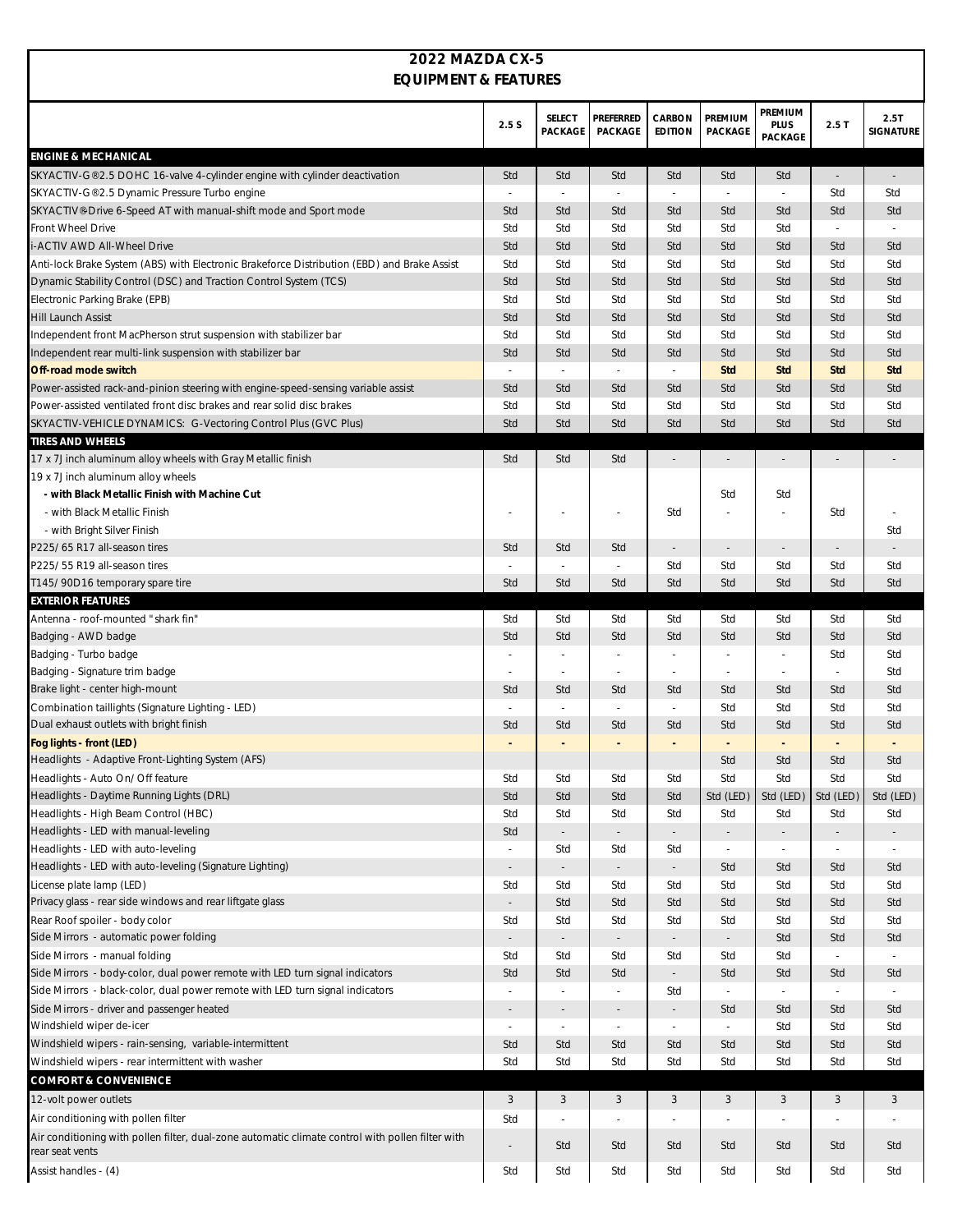| 2022 MAZDA CX-5                                                                              |                          |                   |                          |                          |                          |                                   |                          |                          |  |  |
|----------------------------------------------------------------------------------------------|--------------------------|-------------------|--------------------------|--------------------------|--------------------------|-----------------------------------|--------------------------|--------------------------|--|--|
| <b>EQUIPMENT &amp; FEATURES</b>                                                              |                          |                   |                          |                          |                          |                                   |                          |                          |  |  |
|                                                                                              |                          |                   |                          |                          |                          |                                   |                          |                          |  |  |
|                                                                                              | 2.5S                     | SELECT<br>PACKAGE | PREFERRED<br>PACKAGE     | CARBON<br><b>EDITION</b> | PREMIUM<br>PACKAGE       | PREMIUM<br><b>PLUS</b><br>PACKAGE | 2.5T                     | 2.5T<br>SIGNATURE        |  |  |
| Center armrest with storage - front (rear without storage)                                   | Std                      | $\equiv$          | $\overline{\phantom{a}}$ | $\bar{a}$                | $\overline{\phantom{a}}$ | $\overline{\phantom{a}}$          | $\sim$                   | $\overline{\phantom{a}}$ |  |  |
| Center armrest with storage - front & rear                                                   |                          | Std               | Std                      | Std                      | Std                      | Std                               | Std                      | Std                      |  |  |
| Coat hooks (2) Rear                                                                          | Std                      | Std               | Std                      | Std                      | Std                      | Std                               | Std                      | Std                      |  |  |
| Cargo area light                                                                             | Std                      | Std               | Std                      | Std                      | Std                      | Std                               | Std                      | Std (LED)                |  |  |
| Cruise control with steering wheel-mounted controls                                          | Std                      | Std               | Std                      | Std                      | Std                      | Std                               | Std                      | Std                      |  |  |
| Gear selector - Leather-wrapped                                                              | Std                      | Std               | Std                      | ÷.                       | Std                      | Std                               | Std                      | Std                      |  |  |
| Gear selector - Leather-wrapped with red stitching                                           |                          |                   | $\sim$                   | Std                      | $\sim$                   |                                   | $\overline{\phantom{a}}$ | $\overline{\phantom{a}}$ |  |  |
| Heater/defroster with rear heater ducts                                                      | Std                      | Std               | Std                      | Std                      | Std                      | Std                               | Std                      | Std                      |  |  |
| Illuminated entry system                                                                     | Std                      | Std               | Std                      | Std                      | Std                      | Std                               | Std                      | Std                      |  |  |
| Illumination - Ambient Cabin lighting: Front & Rear foot illumination                        |                          |                   | ÷,                       |                          | $\overline{\phantom{a}}$ |                                   | $\sim$                   | Std                      |  |  |
| Map lights                                                                                   | Std                      | Std               | Std                      | Std                      | Std                      | Std                               | Std                      | Std (LED)                |  |  |
| Paddle shifters on steering wheel                                                            |                          |                   | ÷,                       | ÷,                       | Std                      | Std                               | Std                      | Std                      |  |  |
| Power door locks - speed sensitive with 2-stage unlocking                                    | Std                      | Std               | Std                      | Std                      | Std                      | Std                               | Std                      | Std                      |  |  |
| Power Rear Liftgate with programmable height adjustment                                      |                          |                   | Std                      | Std                      | Std                      | Std                               | Std                      | Std                      |  |  |
| Power-sliding glass moonroof with sunshade and one-touch open/close                          | $\overline{\phantom{a}}$ |                   | Std                      | Std                      | Std                      | Std                               | Std                      | Std                      |  |  |
| Power windows with one-touch down/up feature (4)                                             | Std                      | Std               | Std                      | Std                      | Std                      | Std                               | Std                      | Std                      |  |  |
| Push Button Start                                                                            | Std                      | Std               | Std                      | Std                      | Std                      | Std                               | Std                      | Std                      |  |  |
| Rearview mirror - manual day/night                                                           | Std                      | Std               | Std                      | Std                      |                          |                                   |                          |                          |  |  |
| Rearview mirror - frameless, auto-dimming with Homelink®                                     |                          |                   | $\overline{\phantom{a}}$ | $\bar{a}$                | $\overline{\phantom{a}}$ |                                   | $\sim$                   | Std                      |  |  |
| Rearview mirror - auto-dimming with Homelink®                                                |                          |                   | Std                      | Std                      | Std                      | Std                               | Std                      |                          |  |  |
| Rear window defogger with timer                                                              | Std                      | Std               | Std                      | Std                      | Std                      | Std                               | Std                      | Std                      |  |  |
| Remote keyless entry system                                                                  | Std                      |                   | ÷,                       |                          |                          |                                   |                          |                          |  |  |
| Mazda advanced keyless entry & start system w/new design                                     |                          | Std               | Std                      | Std                      | Std                      | Std                               | Std                      | Std                      |  |  |
| Remote release - fuel-door and hood                                                          | Std                      | Std               | Std                      | Std                      | Std                      | Std                               | Std                      | Std                      |  |  |
| Steering wheel - heated                                                                      |                          |                   |                          |                          |                          | Std                               | Std                      | Std                      |  |  |
| Steering wheel – leather-wrapped                                                             | Std                      | Std               | Std                      | $\overline{\phantom{a}}$ | Std                      | Std                               | Std                      | $\equiv$                 |  |  |
| Steering wheel – leather-wrapped w/red stitching                                             |                          |                   |                          | Std                      |                          |                                   |                          |                          |  |  |
| Steering wheel – leather-wrapped w/unique stitching                                          |                          |                   | ÷,                       |                          | $\ddot{\phantom{1}}$     |                                   | $\sim$                   | Std                      |  |  |
| Steering wheel - tilt & telescopic                                                           | Std                      | Std               | Std                      | Std                      | Std                      | Std                               | Std                      | Std                      |  |  |
| Steering wheel-mounted audio, phone and cruise controls                                      | Std                      | Std               | Std                      | Std                      | Std                      | Std                               | Std                      | Std                      |  |  |
| Storage, bottle holder, front (2) and rear (2) door panels                                   | Std                      | Std               | Std                      | Std                      | Std                      | Std                               | Std                      | Std                      |  |  |
| Storage - center console with tray and covered storage bin                                   | Std                      | Std               | Std                      | Std                      | Std                      | Std                               | Std                      | Std                      |  |  |
| Storage - rear center console with tray and covered storage bin                              | Std                      | Std               | Std                      | Std                      | Std                      | Std                               | Std                      | Std                      |  |  |
| Storage - cup holders, (2) front & (2) rear (in armrest)                                     | Std                      | Std               | Std                      | Std                      | Std                      | Std                               | Std                      | Std                      |  |  |
| Storage - front seatback pockets (driver and passenger)                                      | Std                      | Std               | Std                      | Std                      | Std                      | Std                               | Std                      | Std                      |  |  |
| Storage - glove compartment, illuminated                                                     | Std                      | Std               | Std                      | Std                      | Std                      | Std                               | Std                      | Std (LED)                |  |  |
| Storage - overhead console with sunglasses holder                                            | Std                      | Std               | Std                      | Std                      | Std                      | Std                               | Std                      |                          |  |  |
| Storage - unique overhead console with sunglasses holder with LED room lamp and courtesy dov | $\overline{\phantom{a}}$ |                   |                          |                          |                          |                                   |                          | Std                      |  |  |
| Sun visors - dual covered vanity mirrors and extensions                                      | Std                      | ÷,                | $\overline{\phantom{a}}$ | $\sim$                   | $\sim$                   | $\overline{\phantom{a}}$          | $\overline{\phantom{a}}$ |                          |  |  |
| Sun visors - dual covered vanity mirrors with illumination and extensions                    |                          | Std               | Std                      | Std                      | Std                      | Std                               | Std                      | Std (LED)                |  |  |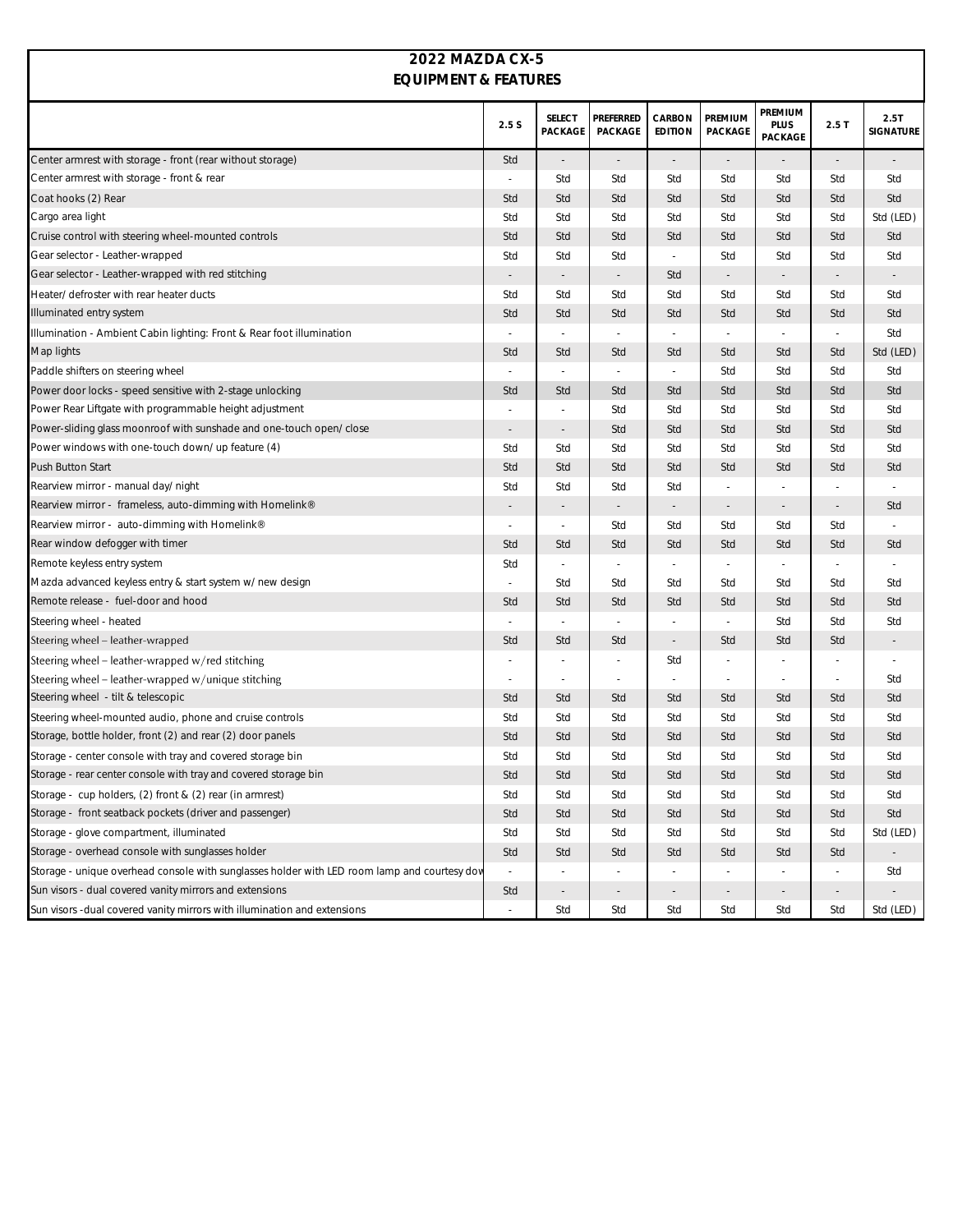| 2022 MAZDA CX-5                                                                         |                          |                          |                      |                          |                          |                            |            |                          |
|-----------------------------------------------------------------------------------------|--------------------------|--------------------------|----------------------|--------------------------|--------------------------|----------------------------|------------|--------------------------|
| <b>EQUIPMENT &amp; FEATURES</b>                                                         |                          |                          |                      |                          |                          |                            |            |                          |
|                                                                                         | 2.5S                     | <b>SELECT</b><br>PACKAGE | PREFERRED<br>PACKAGE | CARBON<br><b>EDITION</b> | PREMIUM<br>PACKAGE       | PREMIUM<br>PLUS<br>PACKAGE | 2.5T       | 2.5T<br>SIGNATURE        |
| <b>SEATING &amp; TRIM</b>                                                               |                          |                          |                      |                          |                          |                            |            |                          |
| 5-passenger seating capacity                                                            | Std                      | Std                      | Std                  | Std                      | Std                      | Std                        | Std        | Std                      |
| 6-way manual adjustable driver's seat                                                   | Std                      | ÷.                       |                      | ÷.                       | $\overline{a}$           | $\sim$                     |            |                          |
| 6-way power adjustable driver's seat with manual lumbar support                         | $\sim$                   | Std                      | Std                  | $\bar{a}$                | $\overline{\phantom{a}}$ |                            |            | $\sim$                   |
| 8-way power adjustable driver's seat w/ power lumbar support w/ 2-position memory       | $\overline{\phantom{a}}$ | $\sim$                   | Std                  | Std                      | Std                      | Std                        | Std        | Std                      |
| 4-way manual adjustable front passenger seat                                            | Std                      | ÷.                       |                      | $\overline{\phantom{a}}$ | $\overline{\phantom{a}}$ | $\sim$                     |            |                          |
| 6-way manual adjustable front passenger seat                                            | ÷.                       | Std                      | Std                  | $\sim$                   | $\sim$                   | ÷,                         |            | ÷.                       |
| 6-way power adjustable passenger seat                                                   | $\sim$                   | ÷.                       | Std                  | Std                      | Std                      | Std                        | Std        | Std                      |
| 40/20/40 split one-touch fold-down and reclining rear seatback<br>Floor mats - Carpeted | Std<br>Std               | Std<br>Std               | Std<br>Std           | Std<br>Std               | Std<br>Std               | Std<br>Std                 | Std<br>Std | Std<br>Std               |
| Headliner, Black                                                                        |                          | ÷.                       | ÷.                   | ÷.                       | ÷.                       | $\sim$                     |            | Std                      |
| Headrests - height-adjustable, front & rear (3 passenger seats)                         | Std                      | Std                      | Std                  | Std                      | Std                      | Std                        | Std        | Std                      |
| Heated front seats with 3 level adjustments                                             | ×,                       | Std                      | Std                  | Std                      | Std                      | Std                        | Std        | Std                      |
| <b>Heated rear seats</b>                                                                |                          |                          |                      |                          |                          | Std                        | Std        | Std                      |
| Interior trim with Bright Silver finish (door switch panel, and power seat switch       | ×,                       | ÷,                       |                      | ÷,                       | $\ddot{\phantom{1}}$     |                            |            | Std                      |
| Seat material - cloth                                                                   | Std                      |                          |                      | $\qquad \qquad -$        |                          |                            |            |                          |
| Seat material - leatherette                                                             | $\sim$                   | Std                      | Std                  | $\sim$                   | $\sim$                   | ÷.                         |            | $\sim$                   |
| Seat material - leather                                                                 |                          | $\overline{\phantom{a}}$ | Std                  | Std                      | Std                      | Std                        | Std        | $\sim$                   |
| Seat material - Nappa leather                                                           | $\sim$                   | ÷.                       |                      | $\sim$                   | $\sim$                   | ÷.                         | $\sim$     | Std                      |
| Trim inserts - Black                                                                    |                          | $\equiv$                 | $\sim$               | Std                      | $\overline{\phantom{a}}$ | $\sim$                     | $\sim$     | $\overline{\phantom{a}}$ |
| Trim inserts - Genuine layered wood                                                     | $\sim$                   | ä,                       |                      | $\sim$                   | ÷,                       | $\sim$                     |            | Std                      |
| Ventilated front seats<br>AUDIO & INFOTAINMENT                                          |                          |                          |                      |                          |                          | Std                        | Std        | Std                      |
| 4-speaker audio sound system                                                            | Std                      | ÷.                       | ÷,                   | ÷.                       | $\ddot{\phantom{1}}$     | $\sim$                     |            | $\sim$                   |
| 6-speaker sound system                                                                  |                          | Std                      | Std                  | Std                      | ÷,                       | $\sim$                     |            | $\sim$                   |
| 10.25" full-color center display                                                        | Std                      | Std                      | Std                  | Std                      | Std                      | Std                        | Std        | Std                      |
| AM/FM/HD Radio <sup>™</sup>                                                             | Std                      | Std                      | Std                  | Std                      | Std                      | Std                        | Std        | Std                      |
| Apple CarPlay™ / Android Auto™ integration                                              | Std                      | Std                      | Std                  | Std                      | Std                      | Std                        | Std        | Std                      |
| Audio menu voice-command<br>Wireless phone charger                                      | Std<br>$\sim$            | Std                      | Std                  | Std<br>ä,                | Std<br>$\sim$            | Std                        | Std<br>Std | Std<br>Std               |
| Bluetooth® hands-free phone and audio capability                                        | Std                      | Std                      | Std                  | Std                      | Std                      | Std                        | Std        | Std                      |
| Bose® 10-speaker audio sound system with Centerpoint®2 and AudioPilot®2                 | $\sim$                   |                          |                      |                          | Std                      | Std                        | Std        | Std                      |
| MAZDA CONNECT <sup>™</sup> Infotainment System                                          | Std                      | Std                      | Std                  | Std                      | Std                      | Std                        | Std        | Std                      |
| • Mazda Connected Services<br>- Mazda Connect Wi-Fl                                     |                          |                          |                      |                          |                          |                            |            |                          |
| In vehicle Wi-Fi                                                                        |                          |                          |                      |                          |                          |                            |            |                          |
| - Remote Services                                                                       |                          |                          |                      |                          |                          |                            |            |                          |
| Remote engine start/Remote lock/unlock/Remote hazard light<br>- Vehicle status          |                          |                          |                      |                          |                          |                            |            |                          |
| Vehicle status alert<br>- Navigation services                                           |                          |                          |                      |                          |                          |                            |            |                          |
| Vehicle finder / Send to car / Map online update                                        |                          |                          |                      |                          |                          |                            |            |                          |
| - Vehicle Connect Services                                                              |                          |                          |                      |                          |                          |                            |            |                          |
| Vehicle health report / Online update / Push Notifications                              |                          |                          |                      |                          |                          |                            |            |                          |
| Mulfunction Notification / Recall Notification<br>- Automatic 911 Dialing               |                          |                          |                      |                          |                          |                            |            |                          |
| - Mazda Road Side Assistance<br>• Infotainment system voice command                     |                          |                          |                      |                          |                          |                            |            |                          |
| • Multifunction Commander Control                                                       |                          |                          |                      |                          |                          |                            |            |                          |
| • Radio Broadcast Data System program information                                       |                          |                          |                      |                          |                          |                            |            |                          |
| • Pandora®                                                                              |                          |                          |                      |                          |                          |                            |            |                          |
| • SMS text message audio delivery and reply                                             |                          |                          |                      |                          |                          |                            |            |                          |
| • E911 automatic emergency notification                                                 |                          |                          |                      |                          |                          |                            |            |                          |
| Mazda Navigation System<br>Multi-function Commander control                             | $\sim$<br>Std            | ÷.<br>Std                | Std                  | $\sim$<br>Std            | Std                      | $\sim$<br>Std              | Std        | Std<br>Std               |
| SiriusXM® satellite radio with 3-month trial subscription (n/a AK & HI)                 |                          |                          |                      |                          | Std                      | Std                        | Std        | Std                      |
|                                                                                         |                          |                          |                      |                          |                          |                            |            |                          |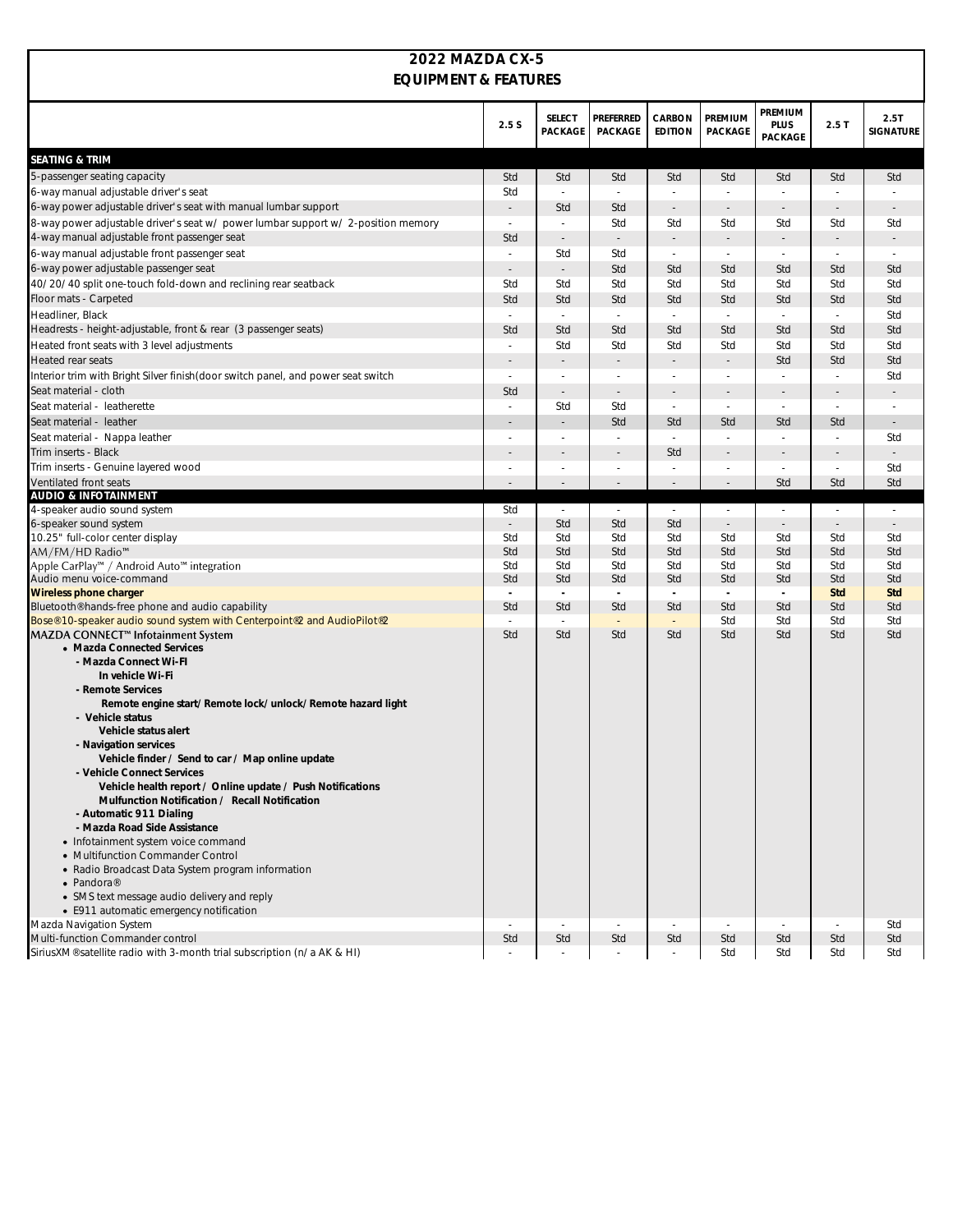| 2022 MAZDA CX-5<br><b>EQUIPMENT &amp; FEATURES</b>                                                                                                                                                                                                                                                                                                                               |                          |                          |                          |                          |                          |                                   |            |                   |  |  |
|----------------------------------------------------------------------------------------------------------------------------------------------------------------------------------------------------------------------------------------------------------------------------------------------------------------------------------------------------------------------------------|--------------------------|--------------------------|--------------------------|--------------------------|--------------------------|-----------------------------------|------------|-------------------|--|--|
|                                                                                                                                                                                                                                                                                                                                                                                  |                          |                          |                          |                          |                          |                                   |            |                   |  |  |
|                                                                                                                                                                                                                                                                                                                                                                                  | 2.5S                     | <b>SELECT</b><br>PACKAGE | PREFERRED<br>PACKAGE     | CARBON<br><b>EDITION</b> | PREMIUM<br>PACKAGE       | PREMIUM<br><b>PLUS</b><br>PACKAGE | 2.5T       | 2.5T<br>SIGNATURE |  |  |
| SiriusXM® 3 Yr. Traffic and Travel Link Subscription                                                                                                                                                                                                                                                                                                                             |                          |                          |                          |                          |                          |                                   |            |                   |  |  |
| Current information for:                                                                                                                                                                                                                                                                                                                                                         |                          |                          |                          |                          |                          |                                   |            |                   |  |  |
| - Traffic                                                                                                                                                                                                                                                                                                                                                                        |                          |                          |                          |                          |                          |                                   |            |                   |  |  |
| - Weather                                                                                                                                                                                                                                                                                                                                                                        |                          |                          |                          |                          |                          |                                   |            | Std               |  |  |
| - Sports scores                                                                                                                                                                                                                                                                                                                                                                  |                          |                          |                          |                          |                          |                                   |            |                   |  |  |
| - Fuel prices                                                                                                                                                                                                                                                                                                                                                                    |                          |                          |                          |                          |                          |                                   |            |                   |  |  |
| - Nearby parking or parking by destination                                                                                                                                                                                                                                                                                                                                       |                          |                          |                          |                          |                          |                                   |            |                   |  |  |
| Speed - sensing automatic volume control(Automatic Level control)                                                                                                                                                                                                                                                                                                                | Std                      | Std                      | Std                      | Std                      | Std                      | Std                               | Std        | Std               |  |  |
| <b>USB Audio Inputs</b>                                                                                                                                                                                                                                                                                                                                                          | Std                      |                          | Std                      | Std                      | Std                      | Std                               | Std        | Std               |  |  |
| - Front center console (2 ports)<br>- Rear center console (2 ports)                                                                                                                                                                                                                                                                                                              |                          | Std<br>Std               | Std                      | Std                      | Std                      | Std                               | Std        | Std               |  |  |
| INSTRUMENTATION                                                                                                                                                                                                                                                                                                                                                                  |                          |                          |                          |                          |                          |                                   |            |                   |  |  |
| 4.6-inch TFT LCD meter display                                                                                                                                                                                                                                                                                                                                                   | Std                      | Std                      | Std                      | Std                      | $\sim$                   | $\sim$                            | $\sim$     | $\sim$            |  |  |
| 7-inch TFT LCD meter display                                                                                                                                                                                                                                                                                                                                                     |                          |                          |                          | $\sim$                   | Std                      | Std                               | Std        | Std               |  |  |
| Active Driving Display (full color, windshield type)<br>*Available Traffic Sign Recognition with optional Mazda Navigation System (SD Card)<br>Active Driving Display (windshield type) with Traffic Sign Recognition (TSR)                                                                                                                                                      |                          |                          |                          |                          |                          | Std                               | Std<br>÷.  | Std               |  |  |
| Ambient temperature                                                                                                                                                                                                                                                                                                                                                              | Std                      | Std                      | Std                      | Std                      | Std                      | Std                               | Std        | Std               |  |  |
| Digital clock                                                                                                                                                                                                                                                                                                                                                                    | Std                      | Std                      | Std                      | Std                      | Std                      | Std                               | Std        | Std               |  |  |
| Fuel gauge<br>Gauges, black background with white lettering and silver surround                                                                                                                                                                                                                                                                                                  | Std<br>Std               | Std<br>Std               | Std<br>Std               | Std<br>Std               | Std<br>Std               | Std<br>Std                        | Std<br>Std | Std<br>Std        |  |  |
| Multi-Information Display (MID) with Trip computer (four-function including current and<br>average fuel economy, distance-to-empty, and average vehicle speed)                                                                                                                                                                                                                   | Std                      | Std                      | Std                      | Std                      |                          |                                   |            |                   |  |  |
| Multi-Information Display (MID) Type A- Speedometer, Odometer, Trip Meter, Outside<br>Temperature, Distance-To-Empty, Average Fuel Economy, Current Fuel Economy, Maintenance<br>Monitor, BSM display, Traffic Sign Recognition Display, Distance Recognition Support System                                                                                                     |                          |                          |                          |                          | Std                      | Std                               | Std        | Std               |  |  |
| Display, Mazda Radar Cruise Control System Display, Lane-Keep Assist System and Lane<br>Departure Warning System Display, Compass Display, Door-Ajar/Trunk lid-Ajar Warning<br>Indication, Warning Message Display<br>Multi-Information Display (MID) Type B- Odometer, Trip Meter, Engine coolant temperature                                                                   |                          |                          |                          |                          |                          |                                   |            |                   |  |  |
| gauge, Fuel gauge, Outside Temperature, Distance-To-Empty, Average Fuel Economy, Current<br>Fuel Economy, Maintenance Monitor, BSM display, Distance Recognition Support System<br>Display, Mazda Radar Cruise Control System Display, Lane-Keep Assist System and Lane<br>Departure Warning System Display, Cruise Control Display, Compass Display, Warning<br>Message Display | Std                      | Std                      | Std                      | Std                      |                          |                                   |            |                   |  |  |
| Speedometer                                                                                                                                                                                                                                                                                                                                                                      | Std                      | Std                      | Std                      | Std                      | Std                      | Std                               | Std        | Std               |  |  |
| Tachometer                                                                                                                                                                                                                                                                                                                                                                       | Std                      | Std                      | Std                      | Std                      | Std                      | Std                               | Std        | Std               |  |  |
| Trip computer - Odometer, Trip meter A & B, current and average fuel economy, distance-to-<br>empty                                                                                                                                                                                                                                                                              | Std                      | Std                      | Std                      | Std                      | Std                      | Std                               | Std        | Std               |  |  |
|                                                                                                                                                                                                                                                                                                                                                                                  |                          |                          |                          |                          |                          |                                   |            |                   |  |  |
| SAFETY & SECURITY<br>3-point safety belts for all seating positions                                                                                                                                                                                                                                                                                                              | Std                      | Std                      | Std                      | Std                      | Std                      | Std                               | Std        | Std               |  |  |
| 360 <sup>0</sup> view monitor                                                                                                                                                                                                                                                                                                                                                    | $\overline{\phantom{a}}$ |                          | $\overline{\phantom{a}}$ | $\sim$                   | $\sim$                   |                                   | $\bar{z}$  | Std               |  |  |
| Advanced dual front air bags<br>Advanced Smart City Brake Support with pedestrian detection (includes nighttime pedestrian                                                                                                                                                                                                                                                       | Std                      | Std                      | Std                      | Std                      | Std                      | Std                               | Std        | Std               |  |  |
| detection)                                                                                                                                                                                                                                                                                                                                                                       | Std                      | Std                      | Std                      | Std                      | Std                      | Std                               | Std        | Std               |  |  |
| Blind Spot Monitoring (BSM)                                                                                                                                                                                                                                                                                                                                                      | Std                      | Std                      | Std                      | Std                      | Std                      | Std                               | Std        | Std               |  |  |
| Child safety rear door locks                                                                                                                                                                                                                                                                                                                                                     | Std                      | Std                      | Std                      | Std                      | Std                      | Std                               | Std        | Std               |  |  |
| <b>Driver Attention Alert</b>                                                                                                                                                                                                                                                                                                                                                    |                          |                          |                          |                          |                          |                                   |            | Std               |  |  |
| Engine immobilizer anti-theft system                                                                                                                                                                                                                                                                                                                                             | Std                      | Std                      | Std                      | Std                      | Std                      | Std                               | Std        | Std               |  |  |
| Front safety-belt pretensioners with force limiters                                                                                                                                                                                                                                                                                                                              | Std                      | Std                      | Std                      | Std                      | Std                      | Std                               | Std        | Std               |  |  |
| Lane Departure Warning System (LDWS)                                                                                                                                                                                                                                                                                                                                             | Std                      | Std                      | Std                      | Std                      | Std                      | Std                               | Std        | Std               |  |  |
| Lane Keep Assist (LKA)                                                                                                                                                                                                                                                                                                                                                           | Std                      | Std                      | Std                      | Std                      | Std                      | Std                               | Std        | Std               |  |  |
| LATCH rear seat child safety seat anchors & upper tether anchors                                                                                                                                                                                                                                                                                                                 | Std                      | Std                      | Std                      | Std                      | Std                      | Std                               | Std        | Std               |  |  |
| Mazda Radar Cruise Control (MRCC) with stop and go function                                                                                                                                                                                                                                                                                                                      | Std                      | Std                      | Std                      | Std                      | Std                      | Std                               | Std        | Std               |  |  |
| <b>Traffic Jam Assist</b>                                                                                                                                                                                                                                                                                                                                                        | $\sim$                   |                          | $\sim$                   | $\sim$                   | $\sim$                   |                                   | $\sim$     | Std               |  |  |
| Parking sensors - front & rear                                                                                                                                                                                                                                                                                                                                                   | $\sim$                   | $\overline{\phantom{a}}$ | $\overline{\phantom{a}}$ | $\sim$                   | $\sim$                   | $\overline{\phantom{a}}$          | $\sim$     | Std               |  |  |
| Rear Cross Traffic Alert                                                                                                                                                                                                                                                                                                                                                         | Std                      | Std                      | Std                      | Std                      | Std                      | Std                               | Std        | Std               |  |  |
| Rearview camera                                                                                                                                                                                                                                                                                                                                                                  | Std                      | Std                      | Std                      | Std                      | Std                      | Std                               | Std        | Std               |  |  |
| Rear Smart City Brake Support (R-SCBS)                                                                                                                                                                                                                                                                                                                                           |                          |                          | $\sim$                   | $\omega$                 | $\overline{\phantom{a}}$ |                                   | à.         | Std               |  |  |
| Seat belt warning/reminder for driver, front passenger and rear passengers                                                                                                                                                                                                                                                                                                       | Std                      | Std                      | Std                      | Std                      | Std                      | Std                               | Std        | Std               |  |  |
| Side-impact air bags (Front)                                                                                                                                                                                                                                                                                                                                                     | Std                      | Std                      | Std                      | Std                      | Std                      | Std                               | Std        | Std               |  |  |
| Side impact air curtains (front and rear) with roll-over protection                                                                                                                                                                                                                                                                                                              | Std                      | Std                      | Std                      | Std                      | Std                      | Std                               | Std        | Std               |  |  |
| Smart Brake Support (SBS)                                                                                                                                                                                                                                                                                                                                                        | Std                      | Std                      | Std                      | Std                      | Std                      | Std                               | Std        | Std               |  |  |
| Tire pressure monitoring system (TPMS)                                                                                                                                                                                                                                                                                                                                           | Std                      | Std                      | Std                      | Std                      | Std                      | Std                               | Std        | Std               |  |  |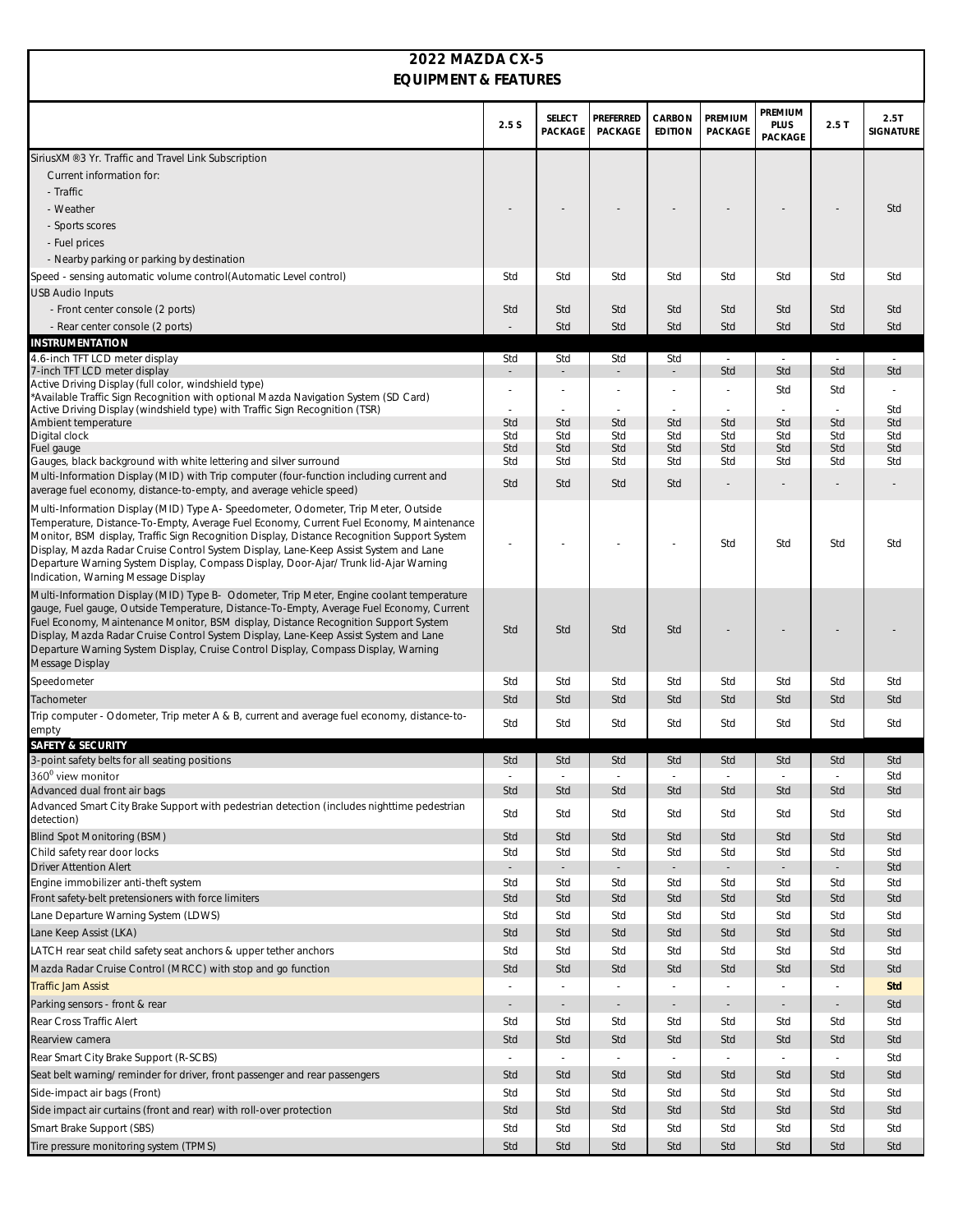|                            |                               |       |                                       |                |                   | 2022 MAZDA CX-5 | <b>INTERIOR AND EXTERIOR COLORS</b> |       |                 |       |                      |       |                |                |
|----------------------------|-------------------------------|-------|---------------------------------------|----------------|-------------------|-----------------|-------------------------------------|-------|-----------------|-------|----------------------|-------|----------------|----------------|
|                            |                               |       | 2.5S                                  |                | 2.5S              |                 | 2.5S                                |       | 2.5S            |       | 2.5S                 |       | 2.5TURBO       | 2.5TURBO       |
|                            | 2.5S                          |       | SELECT PACKAGE                        |                | PREFERRED PACKAGE |                 | Carbon Edition                      |       | PREMIUM PACKAGE |       | PREMIUM PLUS PACKAGE |       |                | SIGNATURE      |
| <b>INTERIOR</b>            | Cloth                         |       | Leatherette with Lux suede<br>inserts |                | Leather           |                 | Leather                             |       | Leather         |       | Leather              |       | Leather        | Nappa Leather  |
| <b>EXTERIOR</b>            | Black                         | Black | Silk Beige                            | Black          | Parchment         | Black           | Red                                 | Black | Parchment       | Black | Parchment            | Black | Parchment      | Caturra Brown  |
| Snowflake White Pearl Mica |                               | п     |                                       | $\blacksquare$ | $\blacksquare$    |                 |                                     | п     | $\blacksquare$  |       |                      |       | $\blacksquare$ | $\blacksquare$ |
| Polymetal Gray             |                               |       |                                       |                |                   | $\blacksquare$  | $\blacksquare$                      |       |                 |       |                      |       |                |                |
| let Black Mica             |                               | п     |                                       | п.             | $\blacksquare$    |                 |                                     | ш     |                 |       |                      |       |                | $\blacksquare$ |
| Deep Crystal Blue Mica     |                               | п     |                                       |                | $\blacksquare$    |                 |                                     |       | $\blacksquare$  |       |                      |       | $\blacksquare$ | $\blacksquare$ |
| Eternal Blue Mica          |                               | п     |                                       |                |                   |                 |                                     | п     |                 |       |                      |       |                |                |
| Sonic Silver Metallic      |                               | п     |                                       |                |                   |                 |                                     | ш     |                 |       |                      |       |                |                |
| Machine Gray Metallic      |                               | п     |                                       |                | $\blacksquare$    |                 |                                     |       |                 |       |                      |       |                | $\blacksquare$ |
| Soul Red Crystal Metallic  |                               | п     |                                       | $\blacksquare$ | $\blacksquare$    |                 |                                     |       | $\blacksquare$  |       | п                    |       | $\blacksquare$ | $\blacksquare$ |
|                            | $\blacksquare$ = availability |       |                                       |                |                   |                 |                                     |       |                 |       |                      |       |                |                |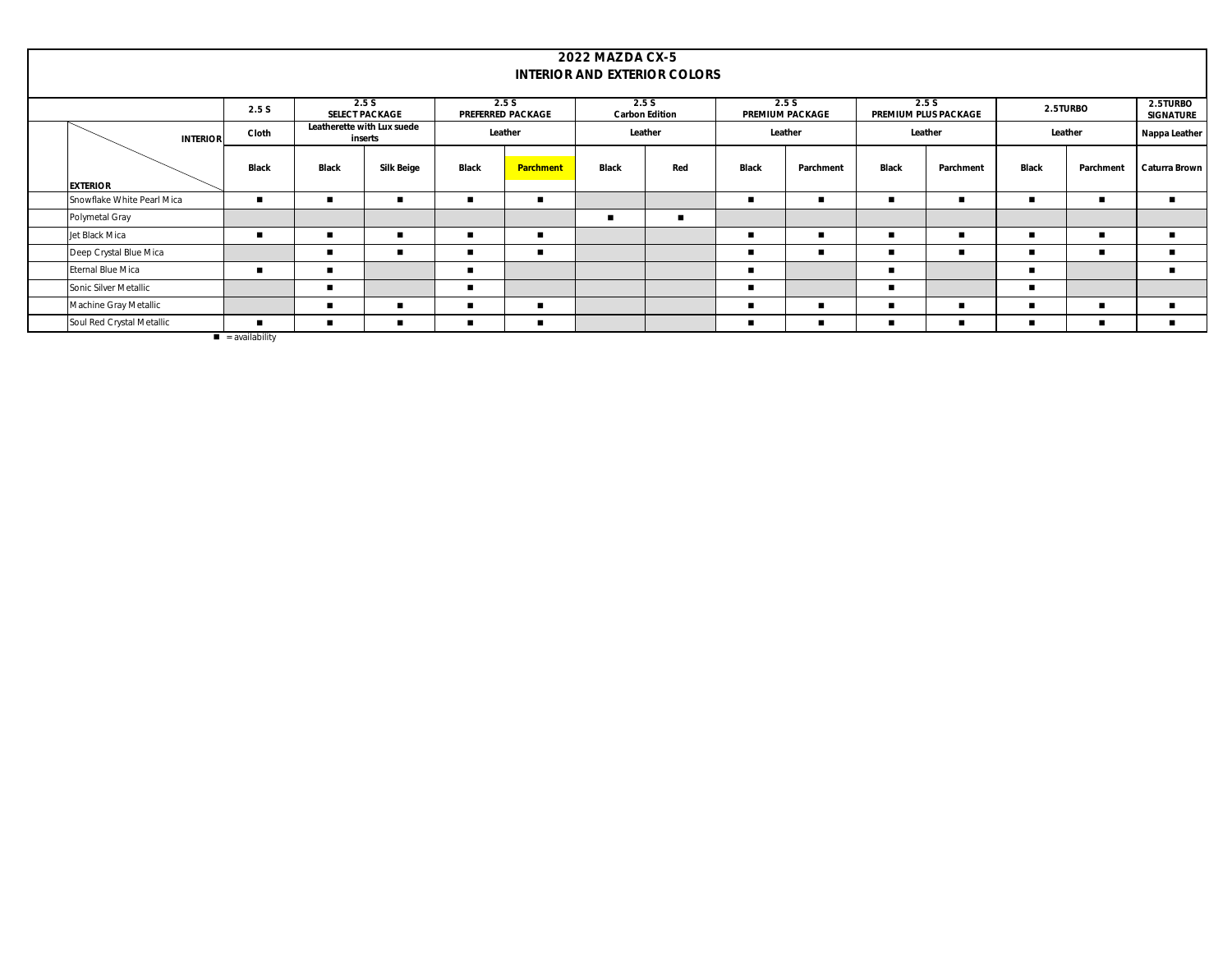|                                                |                                                          |                                 |                                                                     | 2022 MAZDA CX-5                                  |                                                                   |                    |                                          |                     |  |  |  |
|------------------------------------------------|----------------------------------------------------------|---------------------------------|---------------------------------------------------------------------|--------------------------------------------------|-------------------------------------------------------------------|--------------------|------------------------------------------|---------------------|--|--|--|
|                                                |                                                          |                                 |                                                                     | <b>SPECIFICATIONS</b>                            |                                                                   |                    |                                          |                     |  |  |  |
|                                                |                                                          |                                 |                                                                     |                                                  |                                                                   |                    |                                          |                     |  |  |  |
|                                                |                                                          | 2.5S                            | SELECT PACKAGE                                                      | PREFERRED<br>PACKAGE                             | <b>CARBON EDITION</b>                                             | PREMIUM<br>PACKAGE | 2.5 TURBO                                | 2.5 TURBO SIGNATURE |  |  |  |
| <b>ENGINE</b>                                  |                                                          |                                 |                                                                     |                                                  |                                                                   |                    |                                          |                     |  |  |  |
| Engine Type                                    |                                                          |                                 | Skyactiv-G 2.5 DOHC 16-valve 4-cylinder with CDA                    | Skyactiv-G 2.5 Dynamic Pressure 4-cylinder Turbo |                                                                   |                    |                                          |                     |  |  |  |
| Horsepower, SAE net                            | Regular unleaded 87 octane<br>Premium unleaded 93 octane |                                 |                                                                     | 187hp @ 6,000 rpm                                |                                                                   |                    | 227 hp @ 5,000 rpm<br>256 hp @ 5,000 rpm |                     |  |  |  |
| Torque, SAE net                                | Regular unleaded 87 octane<br>Premium unleaded 93 octane |                                 | 310 lb-ft @ 2,000 rpm<br>186 lb-ft @ 4,000<br>320 lb-ft @ 2,500 rpm |                                                  |                                                                   |                    |                                          |                     |  |  |  |
| Displacement (cubic inches/cc)                 |                                                          |                                 |                                                                     |                                                  | 151.8 / 2488                                                      |                    |                                          |                     |  |  |  |
| Bore x Stroke (mm)                             |                                                          |                                 |                                                                     |                                                  | 89.0x100                                                          |                    |                                          |                     |  |  |  |
| Compression Ratio                              |                                                          |                                 |                                                                     | 13.0:1                                           |                                                                   |                    |                                          | 10.5:1              |  |  |  |
| Fuel System                                    |                                                          |                                 |                                                                     |                                                  | Direct injection                                                  |                    |                                          |                     |  |  |  |
| Recommended Fuel                               |                                                          |                                 |                                                                     |                                                  | 91 octane or greater                                              |                    |                                          |                     |  |  |  |
| Redline (rpm)                                  |                                                          |                                 |                                                                     | 6.500                                            |                                                                   |                    |                                          | 6.300               |  |  |  |
| Top speed (mph)                                |                                                          |                                 |                                                                     | 128                                              |                                                                   |                    |                                          | 129                 |  |  |  |
| Emission Regulation (FED/Green states)         |                                                          |                                 |                                                                     | T3B50/SULEV30                                    |                                                                   |                    |                                          | T3B70/ULEV70        |  |  |  |
| ESTIMATED FUEL ECONOMY                         |                                                          |                                 |                                                                     |                                                  |                                                                   |                    |                                          |                     |  |  |  |
| EPA Mileage                                    |                                                          |                                 |                                                                     |                                                  |                                                                   |                    |                                          |                     |  |  |  |
| City/Highway/Combined                          | AWD                                                      |                                 |                                                                     | 24/30/26 (AWD)                                   |                                                                   |                    |                                          | 22/27/24 (AWD)      |  |  |  |
| ESTIMATED FUEL ECONOMY                         |                                                          |                                 |                                                                     |                                                  |                                                                   |                    |                                          |                     |  |  |  |
| Alternator                                     |                                                          |                                 |                                                                     | 12V-100A                                         |                                                                   |                    |                                          | 12V-150A            |  |  |  |
| Battery (cold area)                            |                                                          |                                 |                                                                     |                                                  | 55D23L                                                            |                    |                                          |                     |  |  |  |
| Starter                                        |                                                          |                                 |                                                                     |                                                  | 12V:1.4KW                                                         |                    |                                          |                     |  |  |  |
| DRIVETRAIN                                     |                                                          |                                 |                                                                     |                                                  |                                                                   |                    |                                          |                     |  |  |  |
| Drive Wheel                                    |                                                          |                                 |                                                                     |                                                  | AWD                                                               |                    |                                          |                     |  |  |  |
| Transmission                                   |                                                          |                                 |                                                                     | SKYACTIV-Drive 6-speed automatic transmission    |                                                                   |                    |                                          |                     |  |  |  |
| Gear Ratios (: 1)                              | 1st                                                      |                                 |                                                                     | 3.552                                            |                                                                   |                    | 3.487                                    |                     |  |  |  |
|                                                | 2 <sub>nd</sub>                                          |                                 |                                                                     | 2.022                                            |                                                                   |                    | 1.992                                    |                     |  |  |  |
|                                                | 3rd                                                      |                                 |                                                                     | 1.452<br>1.000                                   |                                                                   |                    | 1.449                                    |                     |  |  |  |
|                                                | 4th                                                      |                                 |                                                                     | 1.000                                            |                                                                   |                    |                                          |                     |  |  |  |
|                                                | 5th                                                      |                                 |                                                                     | 0.707                                            |                                                                   |                    |                                          |                     |  |  |  |
|                                                | 6th                                                      |                                 |                                                                     | 0.599                                            |                                                                   |                    |                                          | 0.600               |  |  |  |
|                                                | Reverse                                                  |                                 |                                                                     | 3.893                                            |                                                                   |                    |                                          | 3.990               |  |  |  |
|                                                | <b>Final Drive</b>                                       |                                 |                                                                     | 4.624                                            |                                                                   |                    |                                          | 4.411               |  |  |  |
| CHASSIS                                        |                                                          |                                 |                                                                     |                                                  | 5 passenger, SUV, unibody with Ring Structure                     |                    |                                          |                     |  |  |  |
| <b>Body Type</b>                               |                                                          |                                 |                                                                     |                                                  | Independent, MacPherson Strut type coil spring and stabilizer bar |                    |                                          |                     |  |  |  |
| Front Suspension<br>Rear Suspension            |                                                          |                                 |                                                                     |                                                  | Independent, Multi-link type coil spring and stabilizer bar       |                    |                                          |                     |  |  |  |
|                                                |                                                          |                                 |                                                                     |                                                  | Rack and Pinion                                                   |                    |                                          |                     |  |  |  |
| Steering Type<br>Power Assist                  |                                                          |                                 |                                                                     |                                                  | Electric Power Assist Steering (EPAS)                             |                    |                                          |                     |  |  |  |
| Turning Circle, Curb to Curb (diameter - feet) |                                                          |                                 |                                                                     |                                                  | 18.0                                                              |                    |                                          |                     |  |  |  |
| Turning Circle, Wall to Wall (diameter - feet) |                                                          |                                 |                                                                     |                                                  | 39.1                                                              |                    |                                          |                     |  |  |  |
| <b>BRAKING SYSTEM</b>                          |                                                          |                                 |                                                                     |                                                  |                                                                   |                    |                                          |                     |  |  |  |
| Front Brakes (diameter - inches/mm)            |                                                          |                                 |                                                                     | Ventilated disc (11.7/297)                       |                                                                   |                    |                                          |                     |  |  |  |
| Rear Brakes (diameter - inches/mm)             | Ventilated disc (12.6/320)<br>Solid disc (11.9/303)      |                                 |                                                                     |                                                  |                                                                   |                    |                                          |                     |  |  |  |
| Parking Brake                                  |                                                          | <b>Electronic Parking Brake</b> |                                                                     |                                                  |                                                                   |                    |                                          |                     |  |  |  |
| TIRES & WHEELS                                 |                                                          |                                 |                                                                     |                                                  |                                                                   |                    |                                          |                     |  |  |  |
| Wheel Size                                     |                                                          |                                 | 17XJJ                                                               |                                                  |                                                                   |                    | 19 X 7J                                  |                     |  |  |  |
| Tire Size                                      |                                                          |                                 | P225/65R17                                                          |                                                  |                                                                   |                    | P225/55/R19                              |                     |  |  |  |
| Temporary Spare Tire                           |                                                          |                                 |                                                                     |                                                  | T155/90D17                                                        |                    |                                          |                     |  |  |  |